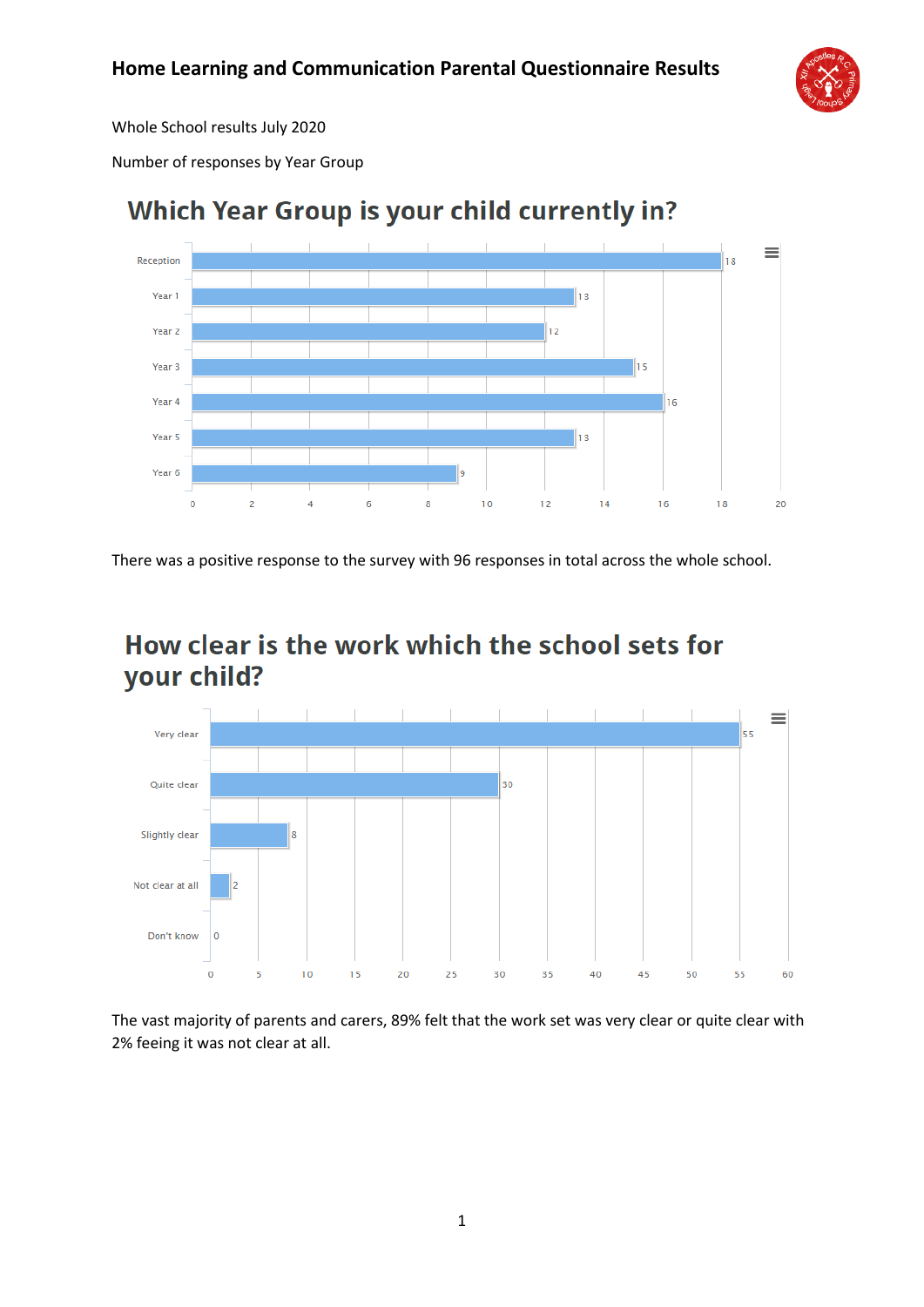

## In general, how satisfied are you with the remote work your child has been set from the school?



The vast majority, 85% of parents and carers felt very satisfied or quite satisfied with the remote learning that has been set. 4% felt not satisfied at all.

# How clear has the communication from the school been during the current remote learning period? Emails, Newsletters, letters, phone calls, messaging class dojos, website



The vast majority, 93% of parents and carers felt communication was very clear or quite. 2% felt communication was not clear at all.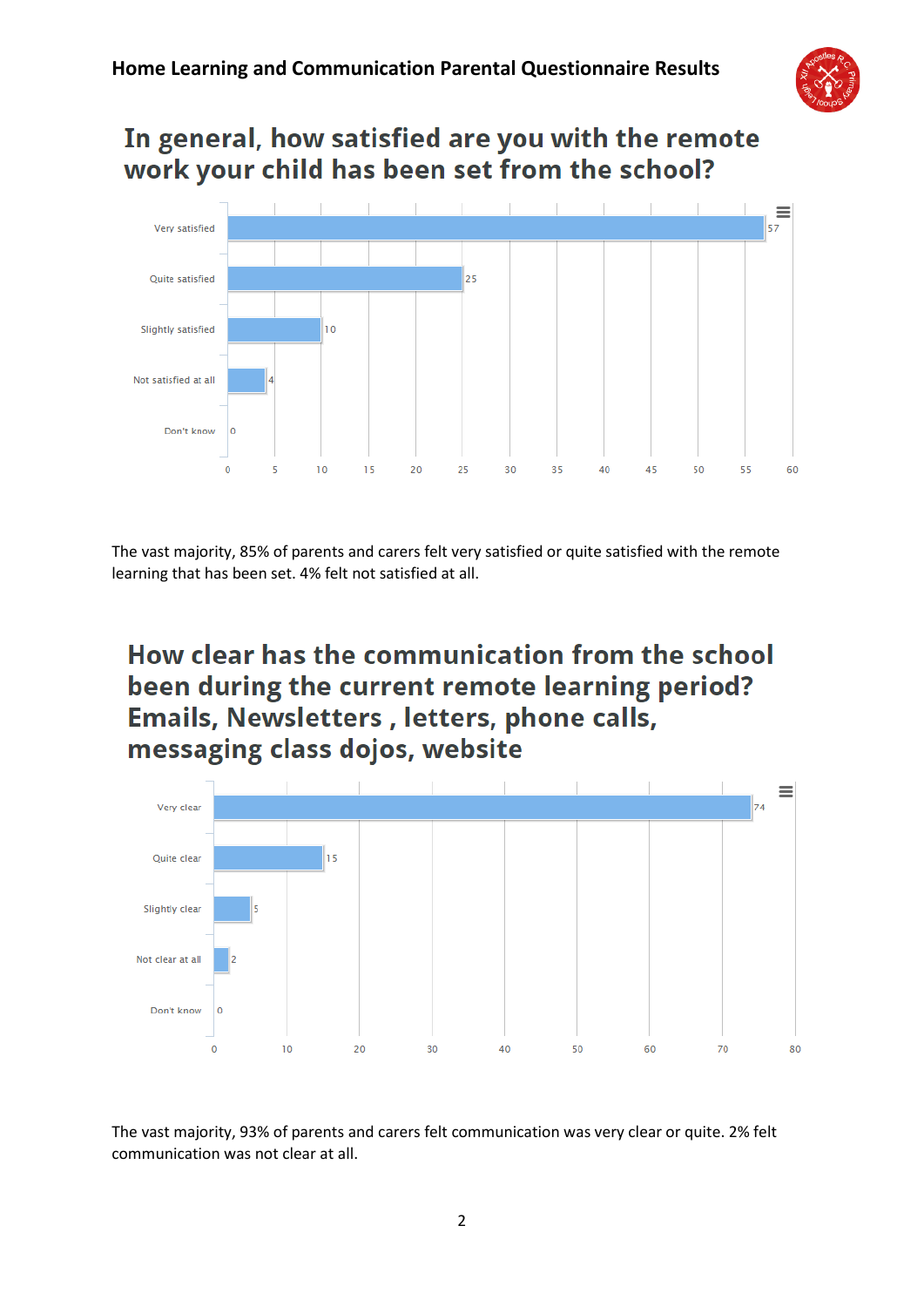

### How much do you feel like a part of the school community at the moment?



The majority, 79% of parents and carers felt or quite part of the school community with 4% feeling not at all part of the school community.

### What are you most worried about when your child returns to school?



The main concerns from parents and carers is the children's learning 22% and health risks from COVID 19 21% 18% have no concerns at all.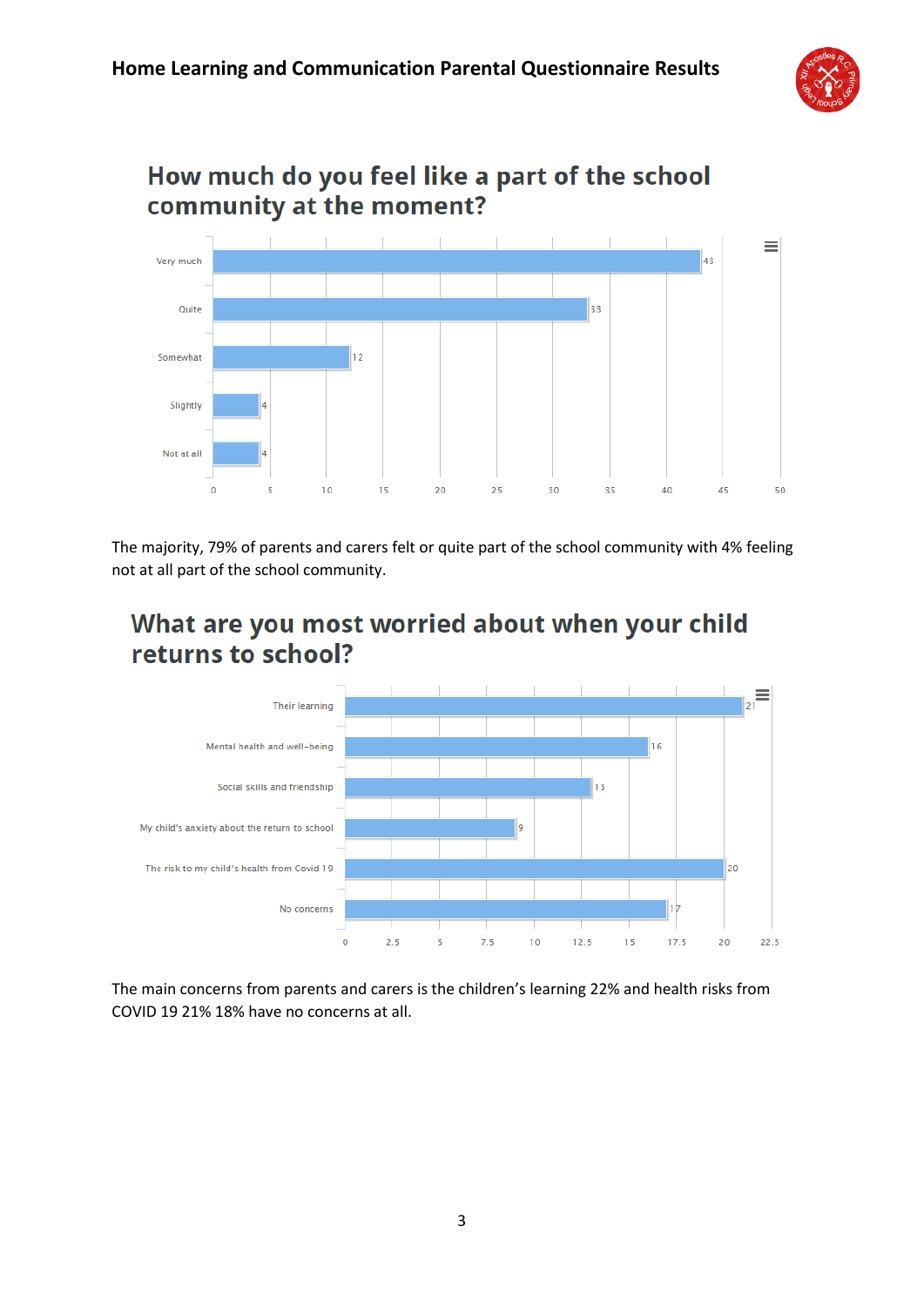

#### **Positive Comments**

#### **Educational Provision during lockdown**

There has been an overwhelming positive response from parents and carers about the education provision and support from school during lockdown. Many parents and carers feel that the work set has been appropriate and that their child's well-being has been a priority. Children have particularly enjoyed the recorded story/ phonics sessions from their teachers. The hard work and dedication from the class teachers has clearly been recognised by the parents and is reflected in the responses.

#### **Communication**

Communication from school has also been praised by parents and carers. Class Dojos which was only introduced this academic year has played a vital role in staying connected to our families. Parents and carers have recognised the variety of ways in which we have tried to keep in contact with our families : phone calls, emails, door step visits, web site etc. It has also been highlighted how efficient teachers and staff are at responding to individual messages.

#### **Response to Parents Comments: Moving Forward**

#### **Educational Provision**

One of the concerns from some parents has been around school's decision not to provide live lessons. This decision was made at the beginning of lockdown due to safeguarding concerns and the lack of experience using platforms such as zoom and Microsoft teams. Staff have now embraced using these to communicate as a staff and are beginning to use them with the children. Some staff have provided recorded sessions for the children but this has not been a consistent approach by all teachers. Moving forward, it has been decided that if a second lockdown is implemented teachers would provide pre-recorded sessions for the children and more regular live 'zoom' sessions that have a well- being/ staying connected focus. This will allow children to feel more connected and it will support parents and carers in explaining key concepts.

A concern was raised around the online platform 'Purple Mash'. This is school's chosen computing platform which the staff and children are familiar with. Under normal circumstances Purple Mash is not used to such an extent and so it did experience difficulties at the beginning of lockdown. Some families expressed difficulties in accessing work from Purple Mash due to a lack of available/ suitable devices. Class Dojos was then used to supplement in setting and sharing work between home and school. The school will explore other learning platforms for the future.

Further paper packs/ books/ resources were given to any family who requested them. A number of paper packs have been collected from school and delivered by staff.

#### **Communication**

School duplicate communication to ensure that we target everyone. Please can I remind parents that all communication is also on the school web site. We have sent letter through emails, fortnightly newsletter, class dojos etc. to ensure our school community get the all necessary information.

Four weeks into lockdown teachers began ringing families to complete a welfare check. When some families were contacted it was felt by staff that it caused anxiety to the children and their families. Subsequently, families were offered a call so as not to cause undue stress. All parents and carers will be contacted by the new class teacher for a reverse parents evening as part of school's transition package.